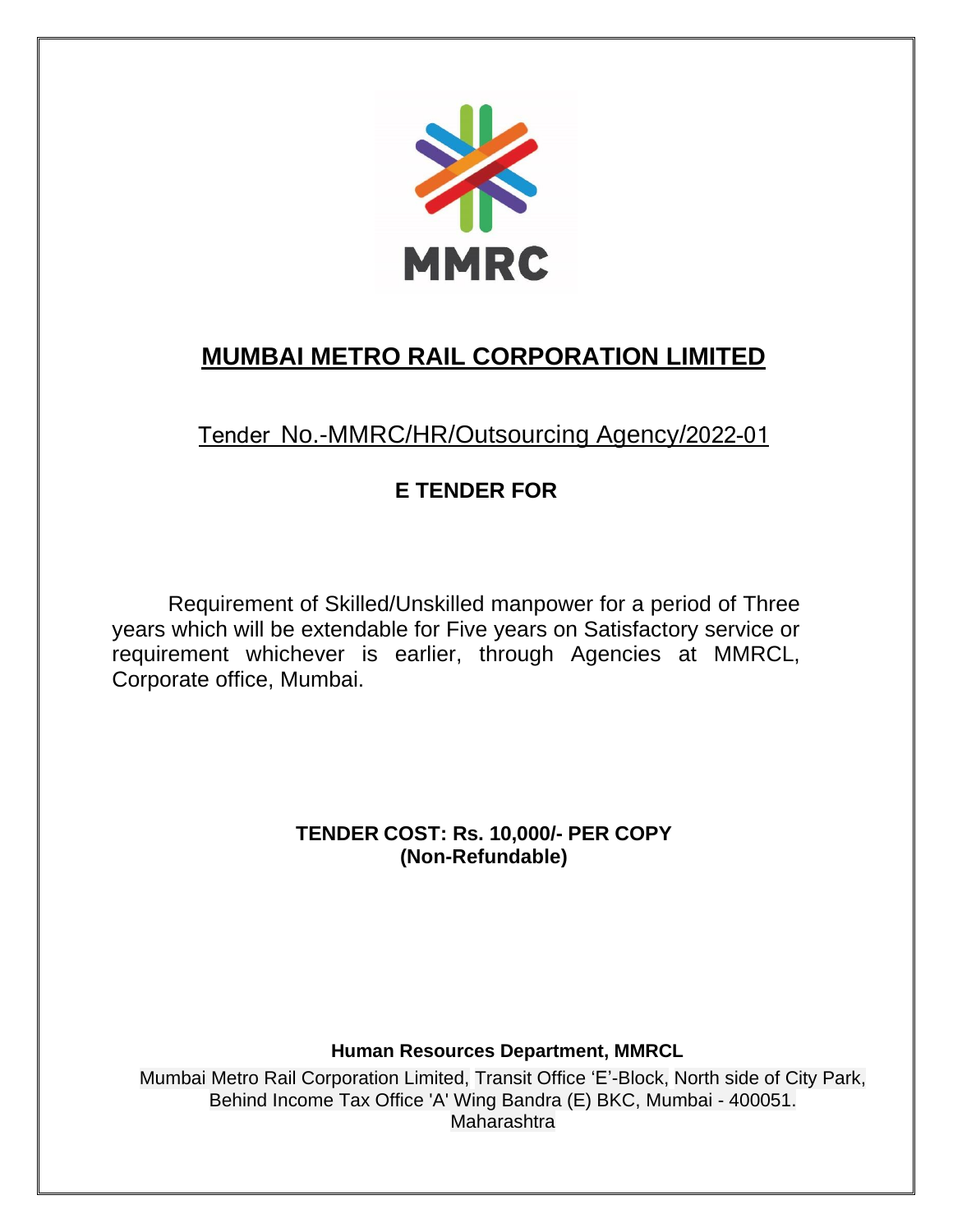#### **DETAILED e-TENDER NOTICE**

#### MMRCL e-Tendering portal: https://www.tenderwizard.com/MMRC

Mumbai Metro Rail Corporation Limited is a JV of the Govt. of India (GOI) and Govt. of Maharashtra (GOM) responsible for the Implementation of Mumbai Metro Line-3 (MML-3) for Colaba to Seepz fully underground Rail project.

Digitally Signed & unconditional online Tenders are invited by Executive Director (Planning), Mumbai Metro Rail Corporation Limited (MMRCL), from Manpower Provider Firms/ Agencies for providing services to MMRCL offices located at:

> Transit Office 'E'-Block, North side of City Park, Behind Income Tax Office 'A' Wing Bandra (E) BKC, Mumbai - 400051. Maharashtra:

### **1) Details of tender**

| <b>Sr.No</b> | <b>Name of Work</b>                                                                                                                                                                                                                                              | <b>Tendered</b><br>Cost of<br>Tender<br>Document.<br>$($ ln Rs. $)$ | <b>Tender</b><br><b>Value</b> | <b>Earnest</b><br><b>Money</b><br><b>Deposit</b><br>$($ ln Rs. $)$ | <b>Contract</b><br><b>Period</b>                                                                                              |
|--------------|------------------------------------------------------------------------------------------------------------------------------------------------------------------------------------------------------------------------------------------------------------------|---------------------------------------------------------------------|-------------------------------|--------------------------------------------------------------------|-------------------------------------------------------------------------------------------------------------------------------|
|              | 2                                                                                                                                                                                                                                                                | 3                                                                   | 4                             | 5                                                                  | 6                                                                                                                             |
|              | Requirement of<br>Skilled/Unskilled<br>manpower for a period<br>of Three years which<br>will be extendable for<br>Five years on<br>Satisfactory service or<br>requirement whichever<br>is earlier, through<br>Agencies at MMRCL,<br>Corporate office,<br>Mumbai. | Rs. 10,000/-                                                        | Rs.<br>7,00,00,000/-          | Rs. 3,50,000/-                                                     | 3 years<br>(Extendable<br>on satisfactory<br>service upto 5<br>years or as<br>per<br>requirement<br>whichever is<br>earlier). |

**2)** The tenders will be received online on above mentioned MMRCL official E - Tendering portal and will be opened by Tender Committee on scheduled date and time.

**Note:** The bidder is requested to see all the Conditions of Contract before quoting in the tender.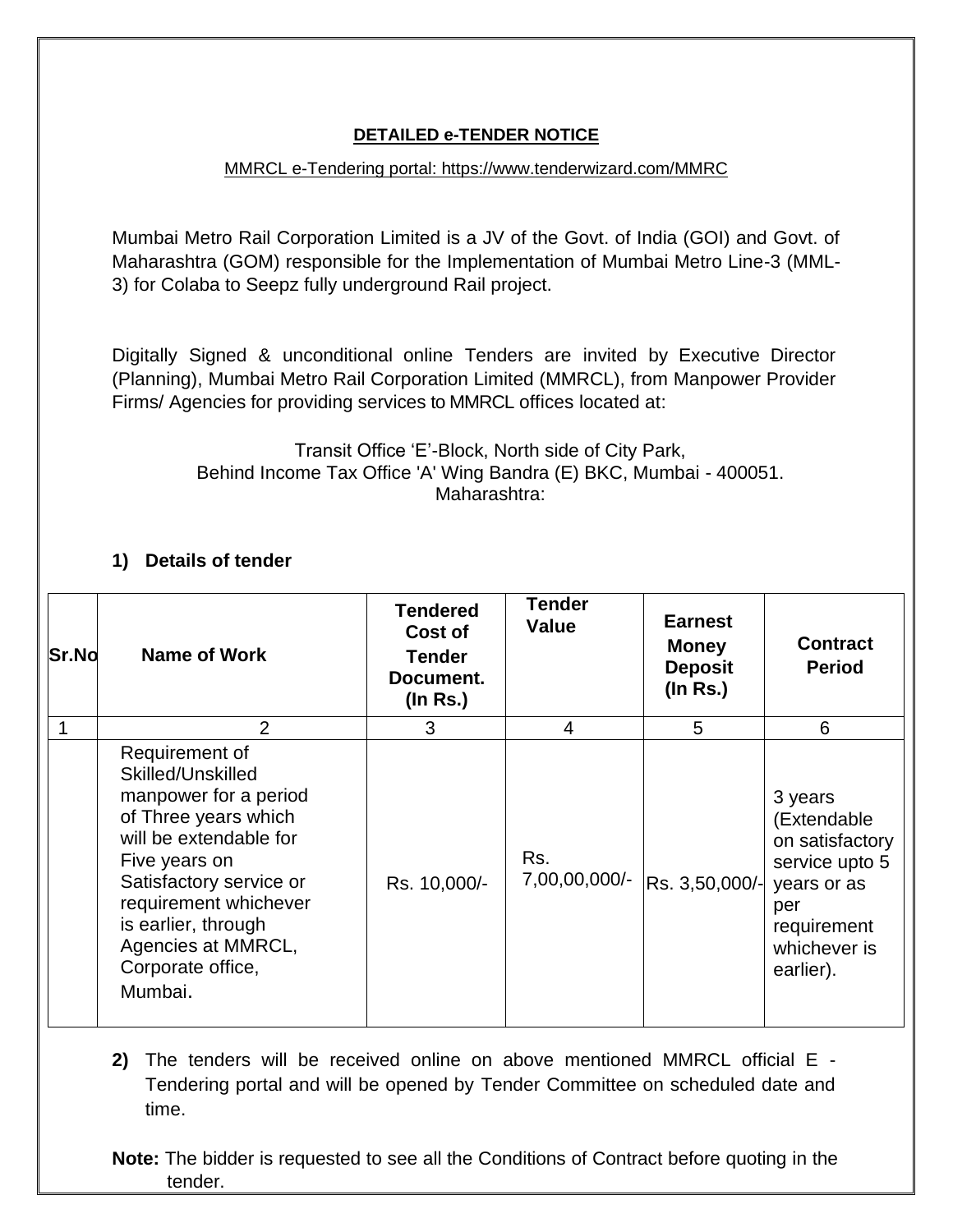### **3) Online E-Tender Schedule**

| Sr.<br>No.     | <b>Tender Schedule</b>          | <b>Bidder Schedule</b>                   | <b>Start Date &amp;</b><br><b>Time</b> | <b>End Date</b><br>&Time  |
|----------------|---------------------------------|------------------------------------------|----------------------------------------|---------------------------|
| 1 <sub>1</sub> | <b>Issue of Tender Document</b> |                                          | 01.03.2022<br>10.00 hrs.               |                           |
| 2.             |                                 | <b>Tender Document</b><br>Download       | 01.03.2022<br>10.00 hrs.               | 21.03.2022<br>18.00 hrs.  |
| 3.             |                                 | <b>Bid Preparation and</b><br>Submission | 01.03.2022                             | 21.03.2022<br>18.01 hrs.  |
| 4.             | <b>Tender Closing</b>           |                                          | 01.03.2022<br>10.00 hrs.               | 21.03.2022.<br>18.01 hrs. |
| 6.             | <b>Opening Technical Bid</b>    |                                          | 22.03.2022<br>11.00 hrs.               |                           |
| 7.             | <b>Opening Financial Bid</b>    | To be notified later                     |                                        |                           |

**Note: Pre-bid meeting will be held at 11.00 hrs dated 07.03.2022 at** Transit Office 'E'- Block, North side of City Park, Behind Income Tax Office 'A' Wing Bandra (E) BKC, Mumbai - 400051. Maharashtra

- **4)** Tenderers should have valid class 2 or 3 Digital Signature Certificate (DSC) having both Signing and Encryption Certificates obtained from any Certifying Authorities empaneled by Controller of Certifying Authorities India. In case of requirement of DSC, Tenderers should go to <https://www.tenderwizard.com/MMRC> and follow the procedure mentioned in the document Procedure for Digital Certificate.
- **5)** Tenderers who are participating in e-tendering for the first time will have to register and obtain User ID & Password from the above-mentioned portal.
- **6)** In case of any queries, Tenderers may contact MMRCL e-tendering service desk at <https://www.tenderwizard.com/MMRC> on any working day from 10:00 am to 5.30 pm (Phone No**.** 08040482100 / 8951944383)
- **7)** Tender Document and Supporting can be downloaded for reference purpose from the e-Tendering Portal of MMRCL during the period mentioned in the tender notice. Interested Tenderers have to make online payment of Rs.10000/- (Rupees Ten